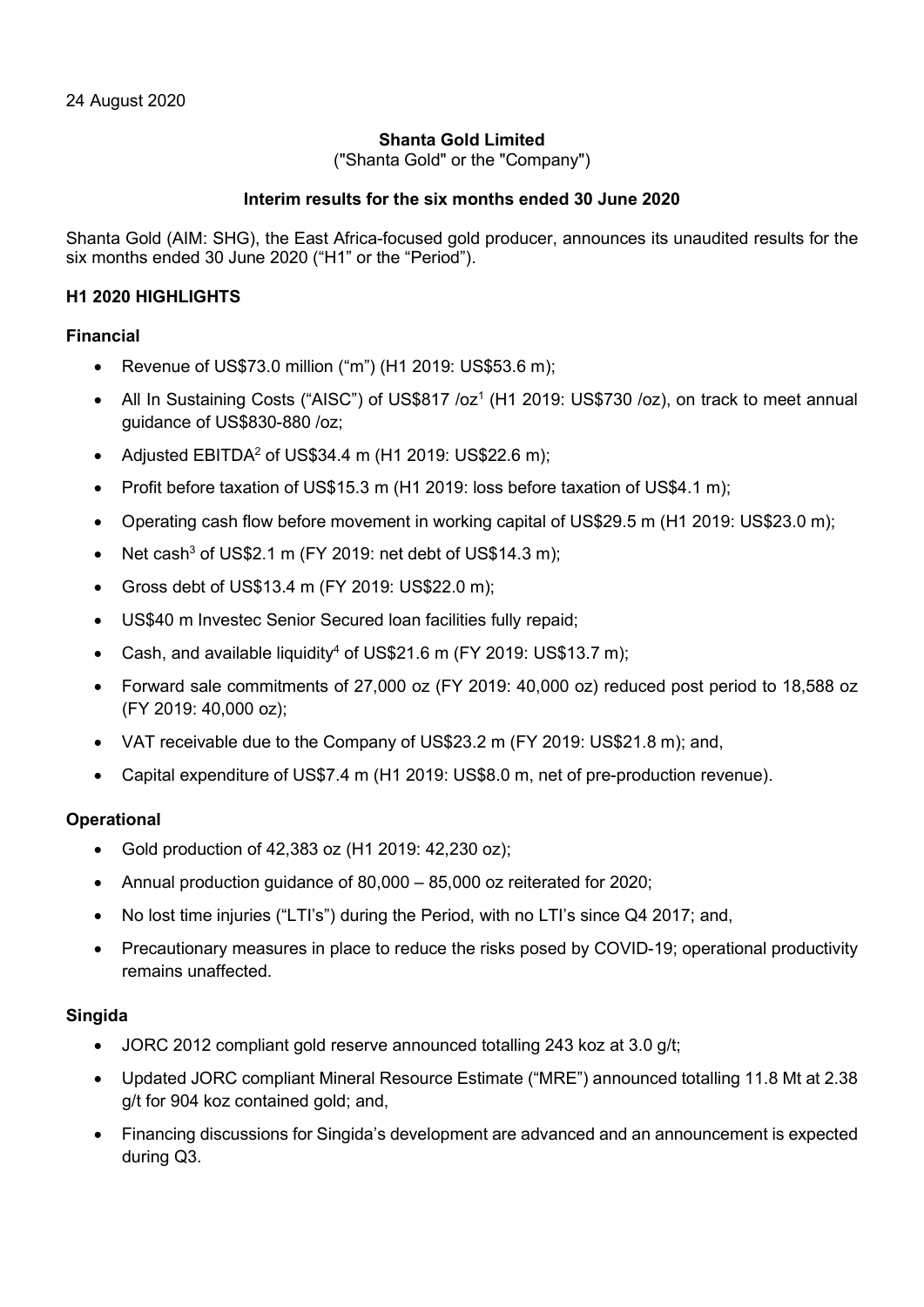# Acquisition of the West Kenya Project

- Definitive agreement entered into to acquire the West Kenya Project from Barrick Gold Corporation ("Barrick"); includes a NI-43101 compliant Inferred Mineral Resource Estimate of 1,182,000 oz grading 12.6 g/t from surface;
- Fully financed purchase price totalling US\$7 m cash, US\$7.5 m shares in the Company issued to Barrick, and a 2% Net Smelter Royalty ("NSR") on future gold production; and,
- Scoping Study expected to be released following acquisition completion.

### Development and Exploration

- Underground exploration drilling to replace depleted ounces ongoing at Bauhinia Creek ("BC") and Ilunga; drilling on the BC Deep West and Ilunga targets have generated encouraging results; and,
- Surface exploration drilling has commenced to test the continuity of mineralization at depth at the Luika deposit, targeting conversion of Inferred resources.

### Post Period

 Completion of the acquisition of the West Kenya Project was announced on 19 August 2020 following satisfaction of all of the closing conditions for the transaction.

Note: 1. Development costs at the BC, Luika and Ilunga underground operations are not included in AISC.

Note: 2. EBITDA is earnings before interest, tax, depreciation and amortisation which has been derived as operating profit exclusive of pre-production revenue, depreciation/depletion of tangible assets and amortisation of intangible assets. Adjusted EBITDA has been derived as EBITDA before non-cash loss on unsettled forward contracts.

Note: 3. Net cash includes liquidity available from 1,425 oz in transit to the refinery at 30 June 2020 (FY 2019: 2,841 oz).

Note: 4. Available liquidity has been derived as unrestricted cash, restricted cash plus the sale value of bullion available for sale at the end of the Period (net of royalties and expected selling costs).

### Eric Zurrin, Chief Executive Officer, commented:

"Entering a net cash position in H1 was a major achievement for Shanta and followed sustained deleveraging over a number of years. New Luika Gold Mine remains on track to deliver production and costs within annual guidance and this has been achieved with a continued exceptional safety record."

"With the stronger gold price environment, the Company remains focussed on value-driven opportunities alongside maintaining sustainable and cost-efficient operations at New Luika Gold Mine. With the acquisition of the West Kenya Project now complete Shanta has diversified its East-African portfolio with a highly complementary asset that significantly bolsters the Company's growth pipeline."

### Enquiries:

Shanta Gold Limited Eric Zurrin (CEO) +44 (0)14 8173 2153 Luke Leslie (CFO)

Nominated Adviser and Broker Numis Securities Limited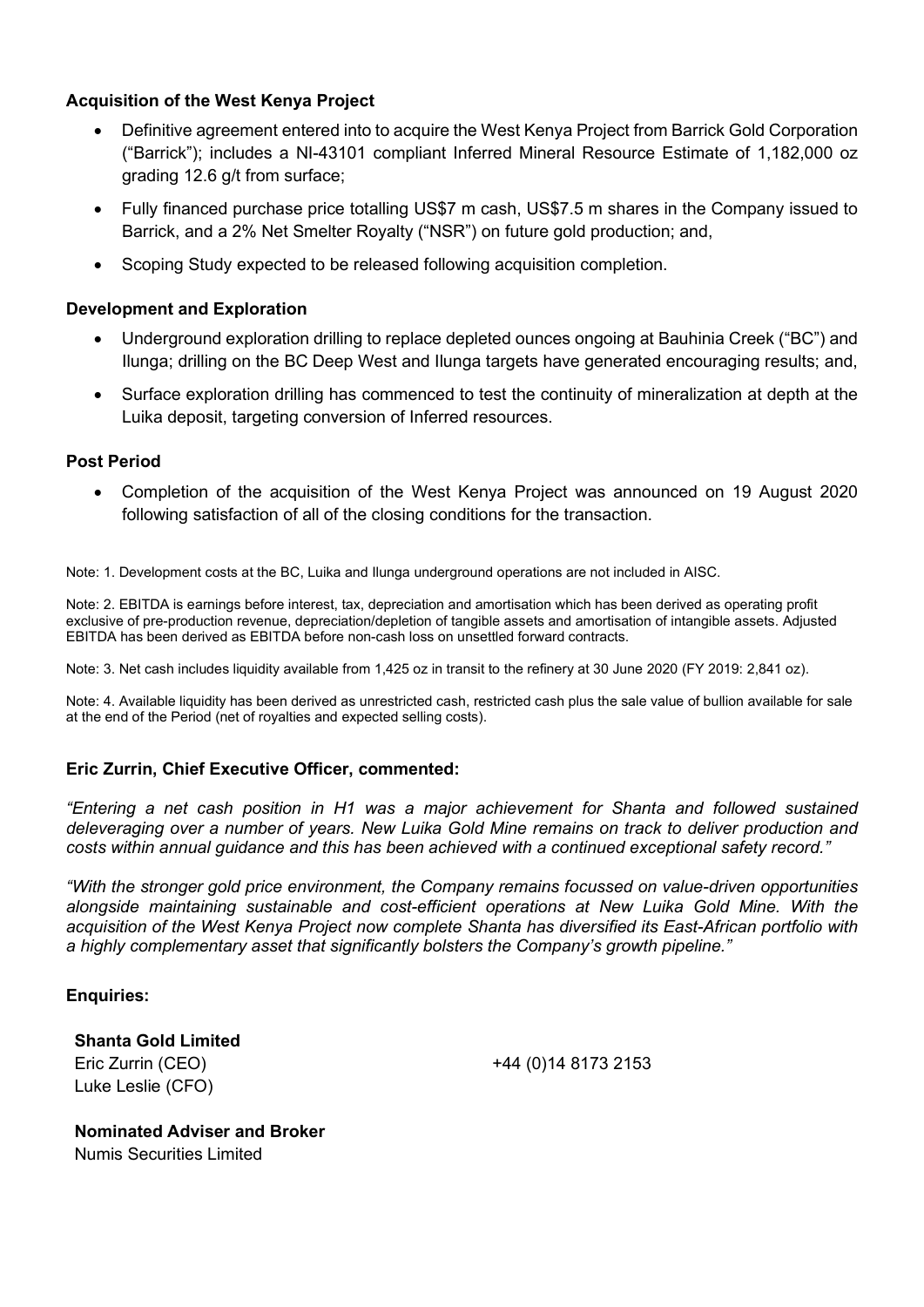### About Shanta Gold

Shanta Gold is an East Africa-focused gold producer. It currently has defined ore resources on the New Luika and Singida projects in Tanzania and holds exploration licenses covering approximately 1,200km<sup>2</sup> in the country. In February 2020, Shanta Gold entered into an agreement to acquire the West Kenya Project in Kenya from subsidiaries of Barrick Gold Corporation. Shanta's flagship New Luika Gold Mine commenced production in 2012 and produced 84,506 ounces in 2019. The Company has been admitted to trading on London's AIM and has approximately 849 m shares in issue. For further information please visit: www.shantagold.com.

### Financial Performance

Revenue for the Period of US\$73.0 m (H1 2019: US\$53.6 m) was generated predominantly from the sales of 44,018 oz (H1 2019: 41,049 oz). The average realised price achieved in the Period was US\$1,533 /oz, including realised losses on forward sales commitments. Revenue for H1 2020 was 36% higher than for H1 2019 reflecting the increase in ounces sold and a higher average selling price. Gold production of 42,383 oz (H1 2019: 42,230 oz) is tracking in line with 2020 gold production guidance of 80,000 – 85,000 oz.

A fair value loss on forward gold sales has been recorded in the Period, amounting to US\$8.3 m (H1 2019: US\$5.5 m). As at 30 June 2020, 27,000 oz had been sold forward to January 2021 at an average price of US\$1,251 /oz. Since the end of the Period, total forward sales commitments have been further reduced to 18,588 oz, representing a 54% reduction from forward sales commitments in place at the end of 2019.

Cost of sales for the Period amounted to US\$43.9 m, down 4% from US\$45.5 m in H1 2019. This decrease has been driven by a US\$5.3 m reduction in depreciation compared to H1 2019, partially offset by a US\$3.6 m increase in Other cost of sales. The increase in Other cost of sales was driven by a higher cash cost of ore milled in the Period, predominantly due to increased direct underground mining costs, and additional royalties of US\$0.8 m driven by the higher average selling price.

Administration expenses amounted to US\$3.6 m, aligned with US\$3.5 m recorded in H1 2019. Exploration and evaluation costs amounted to US\$1.4 m, higher than US\$0.8 m recorded in H1 2019 and consistent with the Company's increased annual exploration budget.

An operating profit of US\$15.8 m recorded for the Period is higher than the operating loss of US\$1.6 m for H1 2019, driven predominantly by higher revenues during the Period. Adjusted EBITDA for the Period was US\$34.4 m (H1 2019: US\$22.6 m).

Finance costs amounted to US\$1.8 m (H1 2019: US\$2.5 m), reducing in line with debt repayments. Finance income in the Period of US\$1.3 m is the non-cash result of a revision to the present value of the decommissioning provision following an update to the risk-free discount factor, which uses the yield to maturity of the latest Tanzanian Sovereign Bond.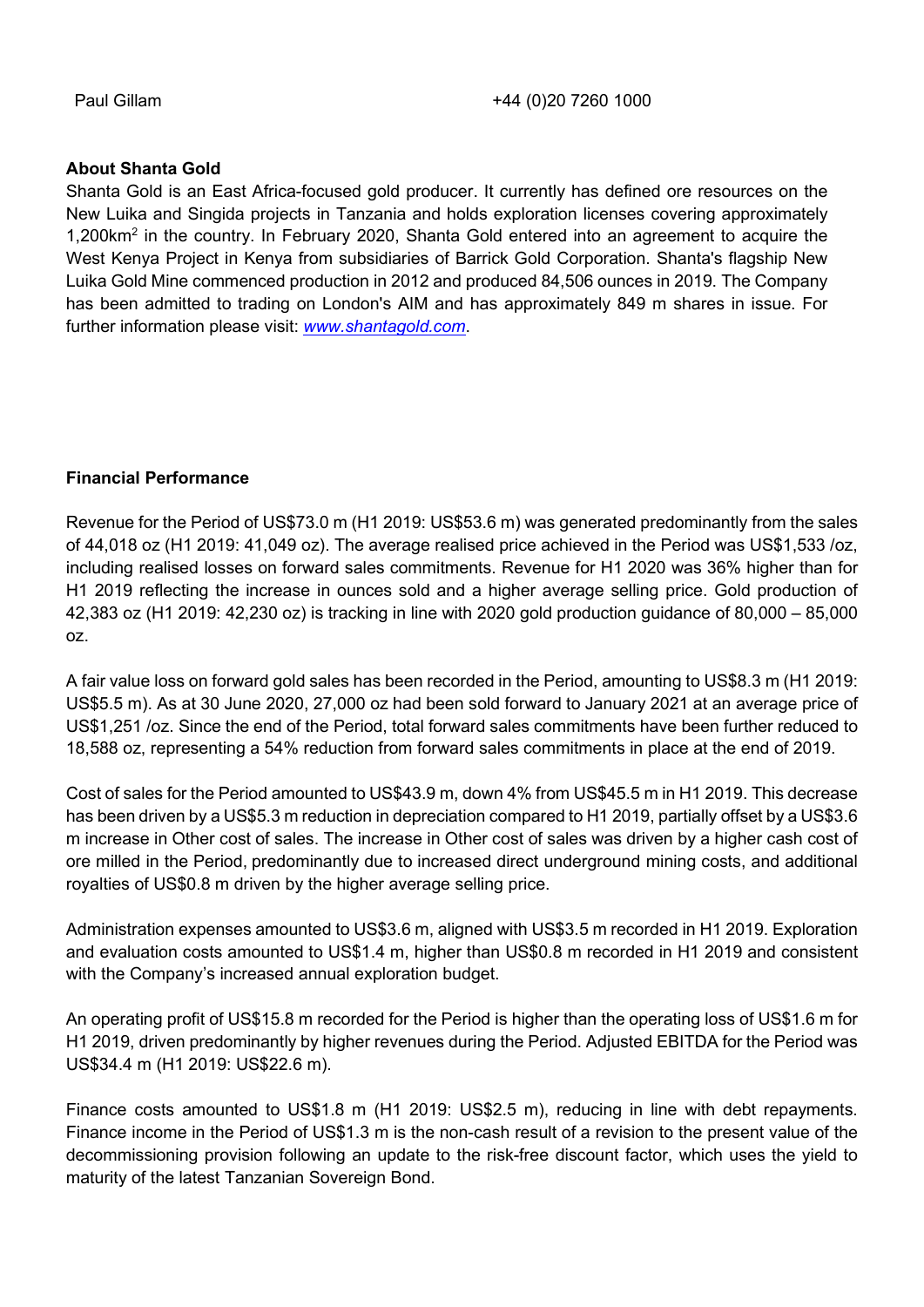A profit before tax of US\$15.3 m was recorded for the Period (H1 2019: loss before tax of US\$4.1 m). Profit after tax for the Period amounted to US\$1.0 m (H1 2019: loss after tax of US\$5.7 m), giving a basic earnings per share of US\$0.132 cents (H1 2019: loss per share of US\$0.727 cents). Taxation for the Period of US\$14.3 m comprised a current tax charge of US\$8.3 m, a deferred tax charge of US\$2.0 m and US\$4.1 m recognised in respect of historical tax assessments conducted in the Period. Further information on taxation for the Period is included below in Note 3 to the Consolidated Financial Information.

The Company reported an AISC of US\$817 /oz for the Period, on track to meet 2020 annual guidance of US\$830 – US\$880 /oz. Development costs at the Bauhinia Creek, Luika and Ilunga underground operations are not included in AISC. Cash Operating Costs for the Period amounted to US\$585 /oz (H1 2019: US\$530 /oz).

# Financial Position

Total liabilities increased by US\$0.3 m in the Period, driven by the net impact of an US\$9.5 m increase in income tax payable offset by the repayment of loans and borrowings, which decreased by US\$9.2 m. The provision for decommissioning decreased by US\$1.6 m in the Period following an update to the risk-free discount factor used to determine its fair value. Gross debt decreased from US\$22.0 m at 31 December 2019 to US\$13.4 m. Net debt decreased by US\$16.4 m leaving the Company in a net cash position of US\$2.1 m at the end of the Period, with unrestricted cash of US\$12.9 m.

At 30 June 2020, inventories amounted to US\$23.4 m, down from US\$27.1 m at 31 December 2019. The volume of ore held on the stockpile decreased by 29% (equal to US\$3.7 m) and there was 3,625 oz of gold bullion available for sale at the end of the Period, down from 5,348 oz at 31 December 2019. The value of spares and consumables increased by US\$0.8 m during the Period.

Trade and other receivables (current and non-current) amounted to US\$26.8 m at the end of the Period, up US\$0.5 m from 31 December 2019. This includes the Company's VAT receivable which increased by US\$1.3 m to US\$23.2 m. During the Period US\$1.9 m of VAT receivable was offset against corporate taxes. The remaining VAT receivable is subject to a verification audit by the TRA before being available for further offsets and is considered to be a non-current asset.

# Cash flow

Gold production in the Period was relatively consistent with H1 2019, however there was a 7.2% increase in ounces sold and a higher average selling price per ounce. Capital expenditure (including sustaining capital) amounted to US\$7.4 m, primarily being capitalised mining development costs.

Cash generated from operations before working capital was US\$29.5 m. Working capital increased by US\$1.7 m, accounted for by a decrease in inventories (US\$3.7 m), an increase in trade and other receivables (US\$2.5 m) and a decrease in trade and other payables (US\$2.9 m). This decrease in trade and other payables excludes a US\$2.8 m non-cash increase in the Company's derivative financial liability.

The Company's unrestricted cash balance at 30 June 2020 was US\$12.9 m, up from US\$3.5 m at 31 December 2019. Net cash at the end of the Period amounted to US\$2.1 m (FY 2019: net debt of US\$14.3 m).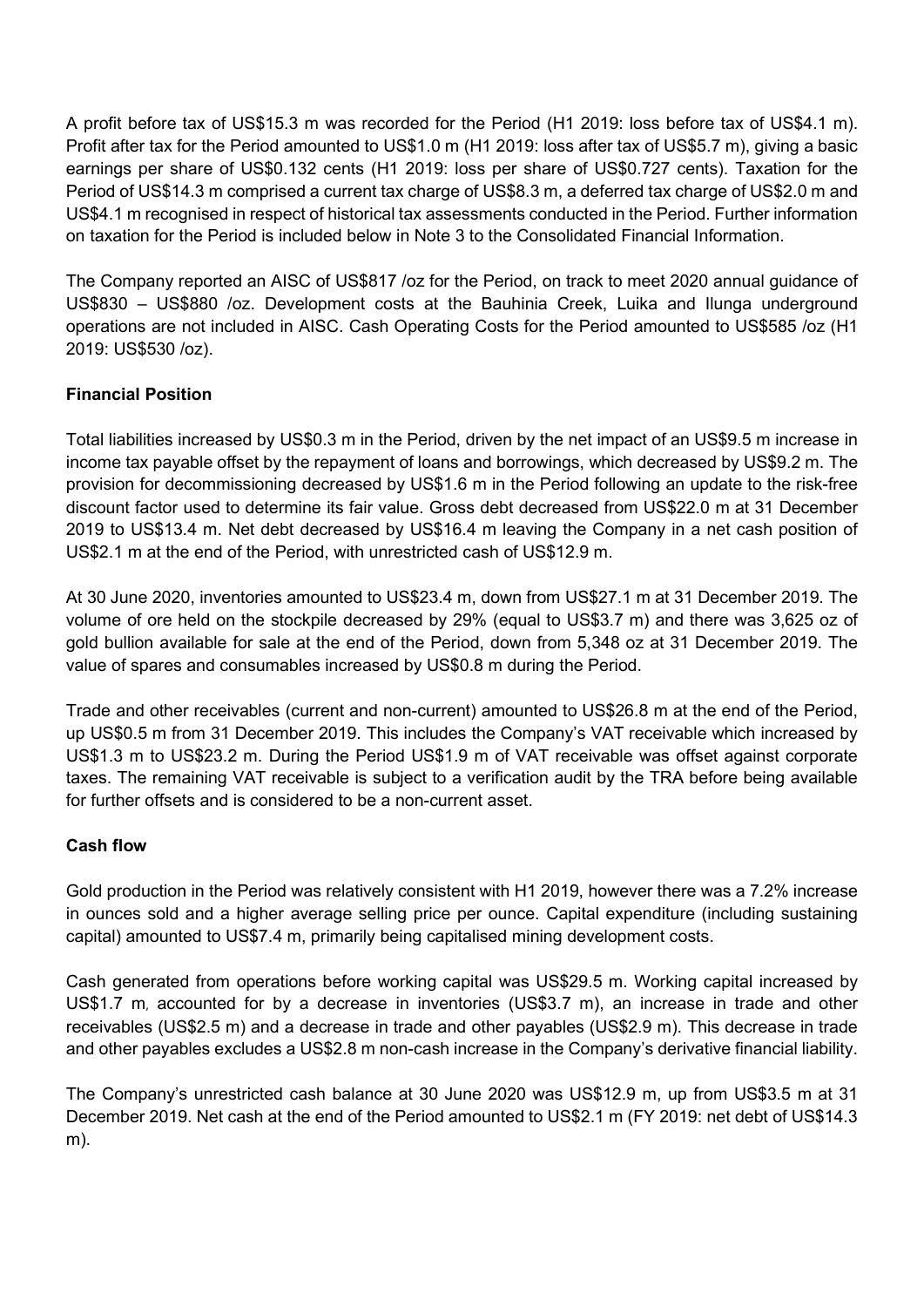# Singida

A JORC 2012 Reserve for the Singida Project was announced during the Period, totalling 2.51 Mt, grading 3.00 g/t and containing 243,000 oz of gold at a cut-off grade of 0.75 g/t. This Reserve is being incorporated into an updated mine plan for the Project and, of the total Reserve estimate, 91% of contained gold is within 120 metres from surface, highlighting the potential for Reserve expansion at depth.

An updated, independently verified, JORC compliant MRE was also announced during the Period totalling 11.8 Mt at 2.38 g/t for 904 koz contained gold, using a cut-off grade of 1.0 g/t. The Project's newly announced Reserve represents an estimated 50% conversion of Measured and Indicated ounces within this updated MRE.

The Singida Project is fully permitted and financing discussions for its development are advanced.

# Acquisition of the West Kenya Project

During the Period, the Company announced that it had entered into a definitive agreement pursuant to which it would purchase a 100% holding of Barrick's subsidiary Acacia Exploration (Kenya) Limited ("AEKL"). AEKL's primary asset is a 100% participating interest in licences held by Afriore, which includes an existing high-grade NI-43101 compliant Inferred Mineral Resource Estimate of 1,182,000 oz gold grading 12.6 g/t.

The acquisition cost for AEKL comprised:

- US\$7 m in cash, payable on completion;
- US\$7.5 m in Shanta Gold shares, to be issued on completion; and,
- A 2% life of mine NSR, payable on actual gold production in the future.

This purchase price is fully financed with no requirement for equity issuance, other than the 54.7 million shares being issued to Barrick.

Following completion of the transaction, the Company plans to proceed with progressing a scoping study in advance of a drilling campaign. Subject to the exploration results this would likely be followed by a Prefeasibility study and a Definitive Feasibility Study.

### Development and Exploration

The Company incurred exploration costs of US\$1.4 m in the Period (H1 2019: US\$0.8 m). This included the cost of underground drilling at Bauhinia Creek and Ilunga, and exploration works regionally in the Lupa Goldfields.

Recent underground drilling at New Luika has been designed to test the continuity of mineralisation between previously identified intersects at depth, with encouraging results generated in the Period, most notably at the BC Deep West and Ilunga targets. Surface exploration drilling has also been ongoing during the Quarter, testing the continuity of mineralization at depth at the Luika deposit and targeting conversion of Inferred resources.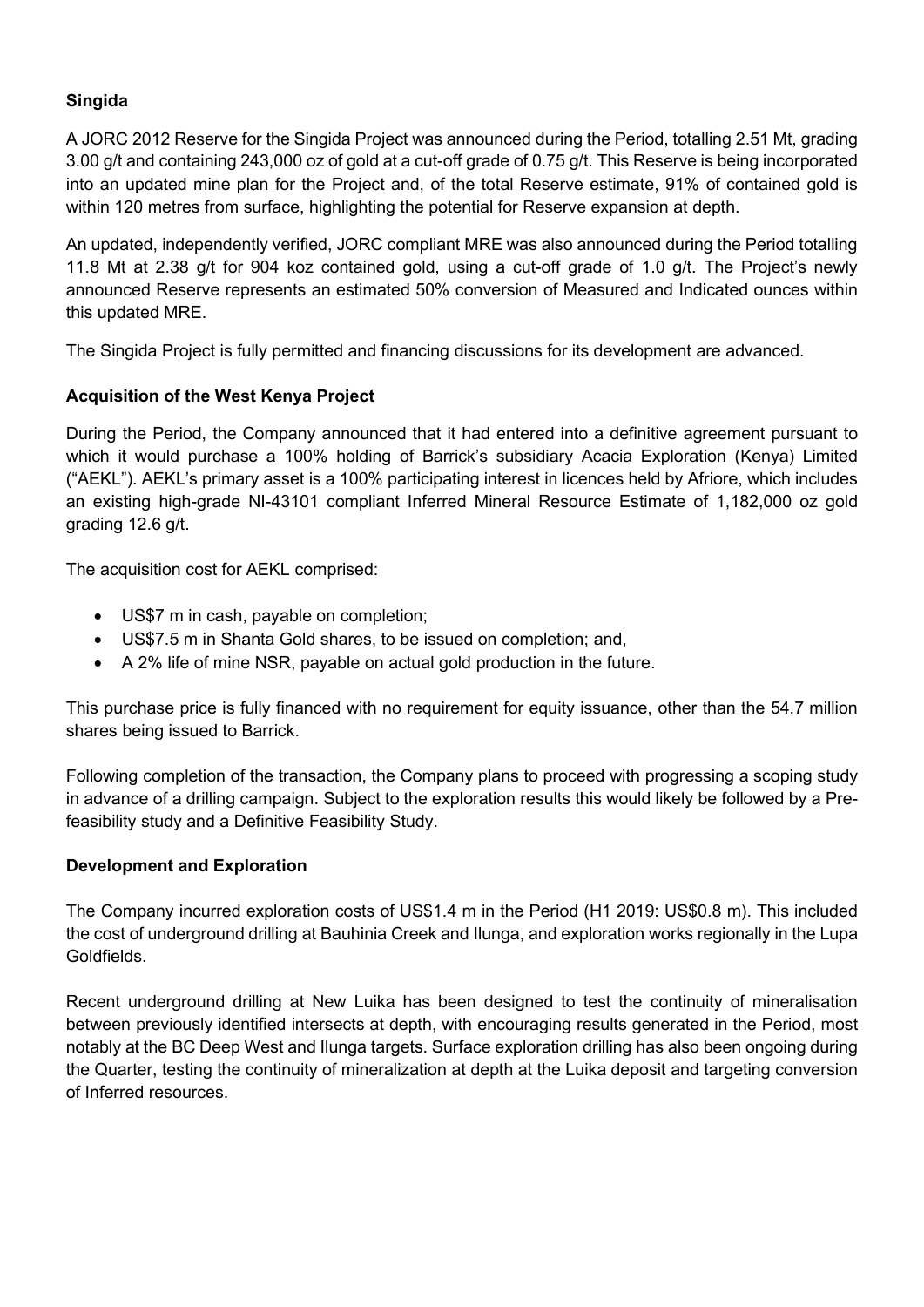The Company's exploration budget for the year is US\$5.0m, a 65% increase versus 2019. The exploration programmes currently ongoing are highly targeted and will continue during the second half of 2020. Results from the initial 2020 drilling campaigns will be announced once completed.

# Post Period

Shanta announced that it had completed the acquisition of the West Kenya Project on 19 August 2020. This followed the receipt of regulatory approvals in Kenya and satisfaction of all of the closing conditions for the Transaction. The cash component of the consideration was adjusted down by US\$0.5 m which may become payable within 4 years subject to completion of a condition subsequent.

# **Outlook**

Total gold production and AISC for 2020 are expected to remain within guidance of 80,000 – 85,000 oz and US\$830 – 880 /oz respectively.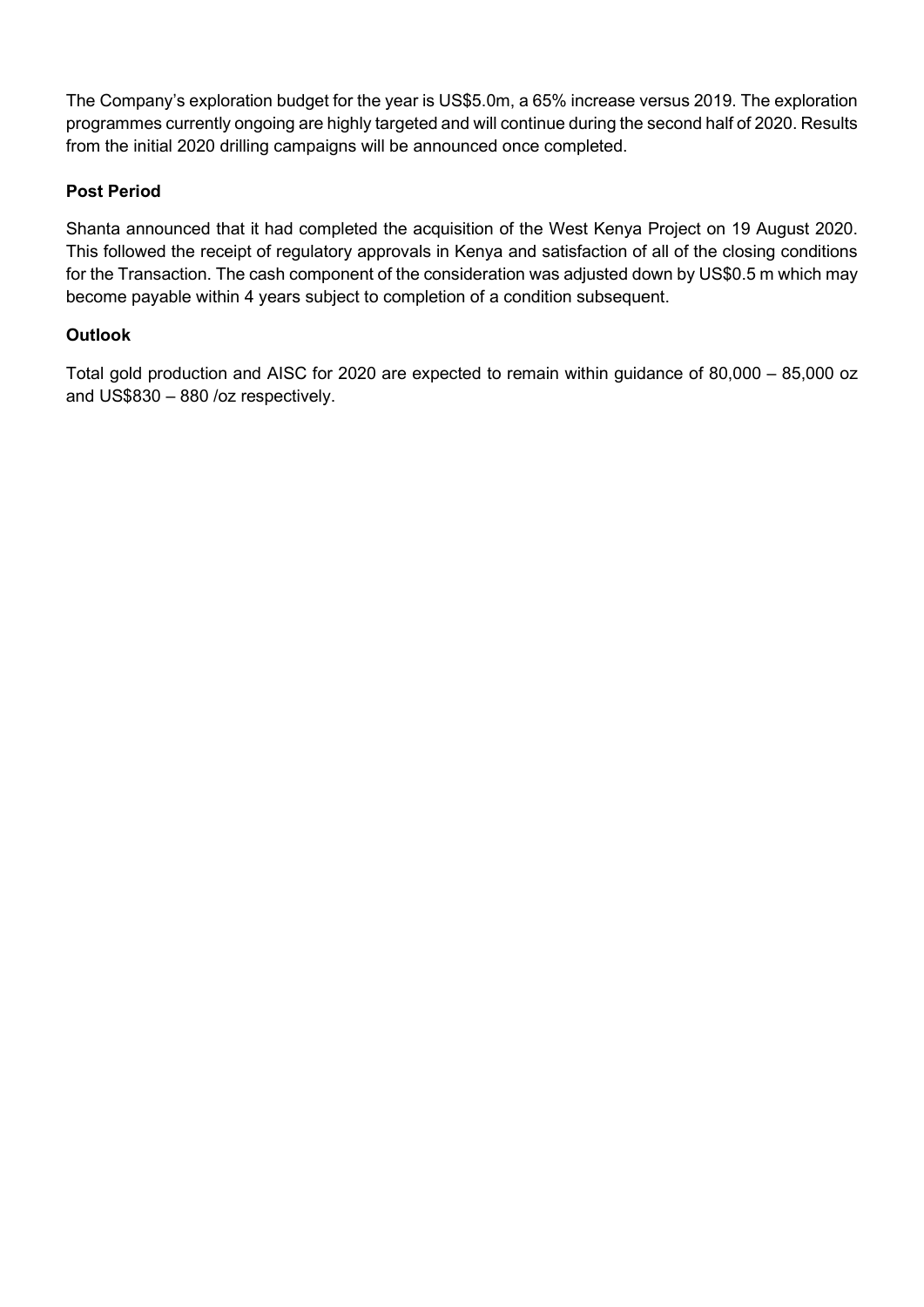# SHANTA GOLD LIMITED

# Consolidated Statement of Comprehensive Income for the six months ended 30 June 2020

|                                                                                                                                                                                                                                              | <b>Note</b> | 6 months<br>ended<br>30-Jun-20<br><b>US\$'000</b><br><b>Unaudited</b> | 6 months<br>ended<br>30-Jun-19<br><b>US\$'000</b><br><b>Unaudited</b> | Year<br>ended<br>31-Dec-19<br><b>US\$'000</b><br><b>Audited</b> |
|----------------------------------------------------------------------------------------------------------------------------------------------------------------------------------------------------------------------------------------------|-------------|-----------------------------------------------------------------------|-----------------------------------------------------------------------|-----------------------------------------------------------------|
| <b>Revenue</b>                                                                                                                                                                                                                               |             | 72,974                                                                | 53,614                                                                | 112,795                                                         |
| Loss on non-hedge derivatives                                                                                                                                                                                                                |             | (8, 307)                                                              | (5, 497)                                                              | (9,833)                                                         |
| Depreciation<br>Other cost of sales                                                                                                                                                                                                          |             | (11, 271)                                                             | (16, 561)                                                             | (30, 613)                                                       |
|                                                                                                                                                                                                                                              |             | (32, 589)                                                             | (28, 948)                                                             | (57, 982)                                                       |
| <b>Cost of sales</b>                                                                                                                                                                                                                         |             | (43, 860)                                                             | (45, 509)                                                             | (88, 595)                                                       |
| <b>Gross profit</b>                                                                                                                                                                                                                          |             | 20,807                                                                | 2,608                                                                 | 14,367                                                          |
| Administration expenses                                                                                                                                                                                                                      |             | (3,639)                                                               | (3,470)                                                               | (6,625)                                                         |
| Exploration and evaluation costs                                                                                                                                                                                                             |             | (1, 365)                                                              | (759)                                                                 | (2,611)                                                         |
| <b>Operating profit / (loss)</b>                                                                                                                                                                                                             |             | 15,803                                                                | (1,621)                                                               | 5,131                                                           |
| Finance income                                                                                                                                                                                                                               |             | 1,273                                                                 | 37                                                                    | 53                                                              |
| Finance expense                                                                                                                                                                                                                              |             | (1,751)                                                               | (2, 543)                                                              | (6, 375)                                                        |
| Profit / (Loss) before taxation                                                                                                                                                                                                              |             | 15,325                                                                | (4, 127)                                                              | (1, 191)                                                        |
| <b>Taxation</b>                                                                                                                                                                                                                              | 3           | (14, 281)                                                             | (1, 577)                                                              | (8, 291)                                                        |
| Profit / (Loss) for the Period / year attributable<br>to equity holders of the parent company                                                                                                                                                |             | 1,044                                                                 | (5, 704)                                                              | (9, 482)                                                        |
| Profit / (Loss) after taxation                                                                                                                                                                                                               |             | 1,044                                                                 | (5,704)                                                               | (9, 482)                                                        |
| Other comprehensive income:<br>Exchange differences on translating subsidiary<br>which can subsequently be reclassified to profit or<br>loss<br>Total comprehensive profit / (loss) attributable<br>to equity shareholders of parent company |             | 1,044                                                                 | (5,704)                                                               | 1<br>(9, 481)                                                   |
| Basic earnings / (loss) per share (US\$ cents)                                                                                                                                                                                               | 4           | 0.132                                                                 | (0.727)                                                               | (1.206)                                                         |
| Diluted earnings / (loss) per share (US\$ cents)                                                                                                                                                                                             | 4           | 0.132                                                                 | (0.727)                                                               | (1.206)                                                         |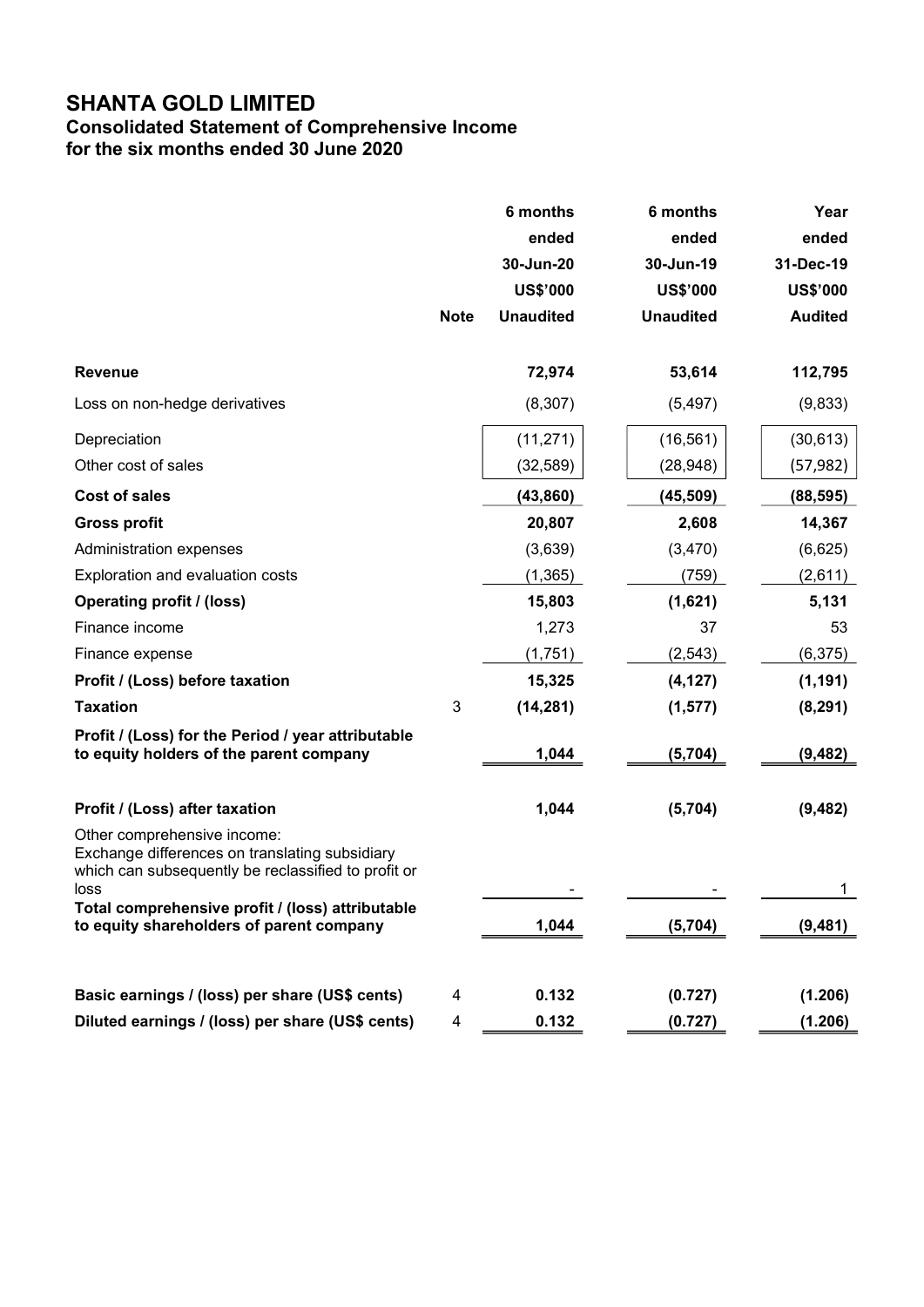# SHANTA GOLD LIMITED

# Consolidated Statement of Financial Position

As at period ended 30 June 2020

|                                      |             | 30-Jun           | 30-Jun           | 31-Dec          |
|--------------------------------------|-------------|------------------|------------------|-----------------|
|                                      |             | 2020             | 2019             | 2019            |
|                                      |             | <b>US\$'000</b>  | <b>US\$'000</b>  | <b>US\$'000</b> |
|                                      | <b>Note</b> | <b>Unaudited</b> | <b>Unaudited</b> | <b>Audited</b>  |
| <b>Non-current assets</b>            |             |                  |                  |                 |
| Intangible assets                    |             | 23,367           | 23,320           | 23,378          |
| Property, Plant and Equipment        |             | 78,519           | 91,064           | 82,748          |
| Right of use assets                  |             | 2,349            |                  | 2,947           |
| Other receivables                    |             | 23,198           |                  | 19,968          |
| <b>Total non-current assets</b>      |             | 127,433          | 114,384          | 129,041         |
| <b>Current assets</b>                |             |                  |                  |                 |
| Inventories                          |             | 23,361           | 24,858           | 27,090          |
| Trade and other receivables          |             | 3,569            | 29,541           | 6,282           |
| <b>Restricted Cash</b>               |             | 2,500            | 2,500            | 2,500           |
| Cash and cash equivalents            |             | 12,945           | 3,140            | 3,506           |
| <b>Total current assets</b>          |             | 42,375           | 60,039           | 39,378          |
|                                      |             |                  |                  |                 |
| <b>Total assets</b>                  |             | 169,808          | 174,423          | 168,419         |
| <b>Capital and reserves</b>          |             |                  |                  |                 |
| Share capital and premium            |             | 159,067          | 158,440          | 158,440         |
| Share option reserve                 |             | 473              | 569              | 473             |
| Convertible loan note reserve        |             | 5,374            | 5,374            | 5,374           |
| Shares to be issued                  |             |                  |                  | 627             |
| <b>Translation reserve</b>           |             | 450              | 450              | 450             |
| Retained deficit                     |             | (68,070)         | (65,410)         | (69,114)        |
| <b>Total equity</b>                  |             | 97,294           | 99,423           | 96,250          |
| <b>Non-Current liabilities</b>       |             |                  |                  |                 |
| Loans and borrowings                 | 5           | 2,362            | 7,035            | 5,219           |
| Provision for decommissioning        |             | 6,797            | 8,788            | 8,426           |
| Provision for deferred taxation      |             | 12,470           | 8,045            | 10,518          |
| <b>Total non-current liabilities</b> |             | 21,629           | 23,868           | 24,163          |
| <b>Current liabilities</b>           |             |                  |                  |                 |
| Trade and other payables             |             | 9,383            | 12,076           | 12,308          |
| Derivative financial liability       |             | 14,120           | 8,367            | 11,304          |
| Loans and borrowings                 | 5           | 7,654            | 19,021           | 14,026          |
| Convertible loan notes               |             | 9,876            | 9,854            | 9,987           |
| Income tax payable                   |             | 9,852            | 1,814            | 381             |
| <b>Total current liabilities</b>     |             | 50,885           | 51,132           | 48,006          |
| <b>Total liabilities</b>             |             | 72,514           | 75,000           | 72,169          |
| <b>Total equity and liabilities</b>  |             | 169,808          | 174,423          | 168,419         |
|                                      |             |                  |                  |                 |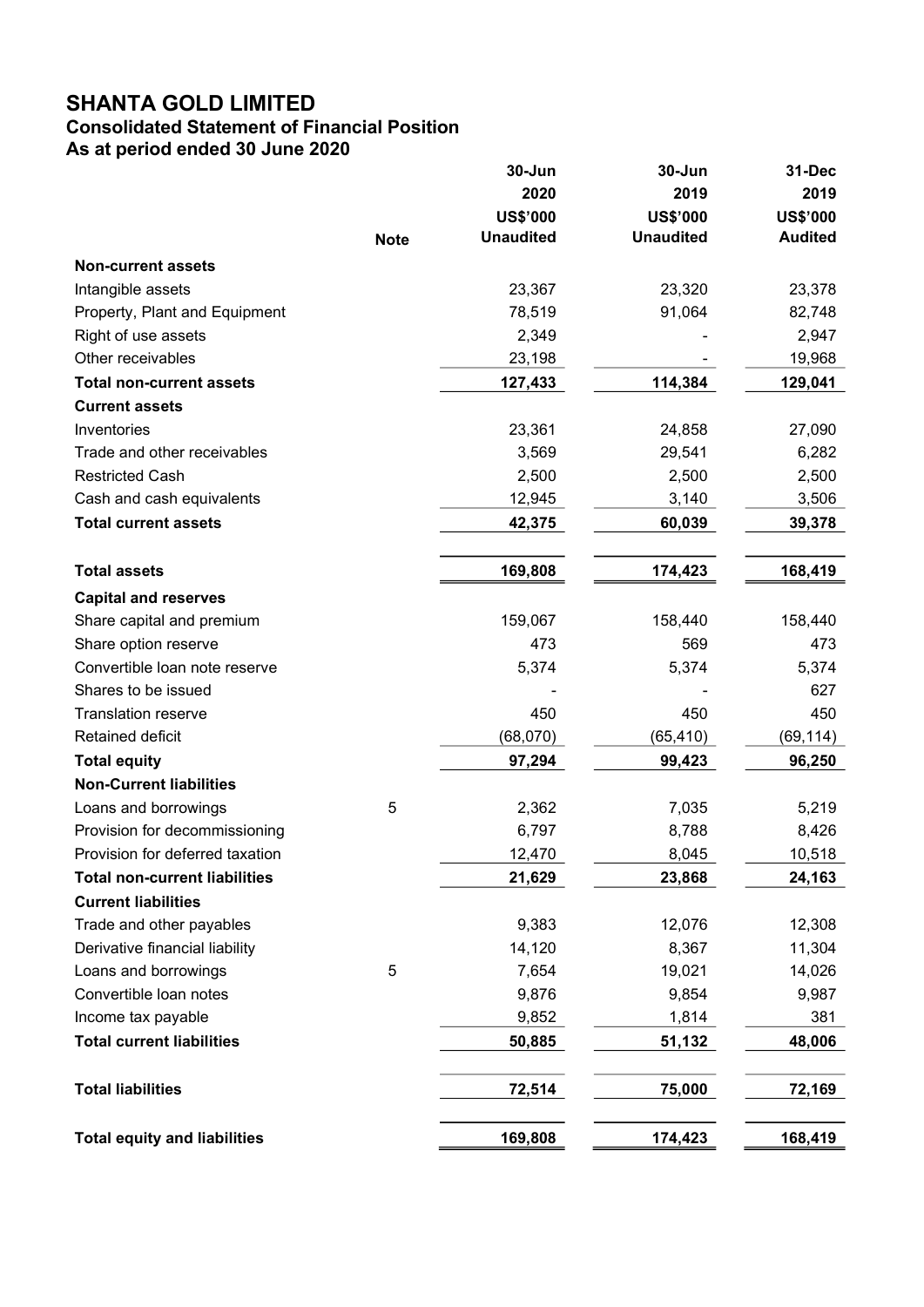# SHANTA GOLD LIMITED Consolidated Statement of Changes in Equity for the six months ended 30 June 2020

|                                                     | <b>Share</b><br><b>Capital</b> | <b>Share</b><br>Premium | <b>Share Option</b><br><b>Reserve</b> | Convertible<br><b>Debt Reserve</b> | <b>Translation</b><br><b>Reserve</b> | Shares to be<br><b>Issued Reserve</b> | <b>Retained</b><br><b>Deficit</b> | <b>Total</b><br><b>Equity</b> |
|-----------------------------------------------------|--------------------------------|-------------------------|---------------------------------------|------------------------------------|--------------------------------------|---------------------------------------|-----------------------------------|-------------------------------|
|                                                     | <b>US\$'000</b>                | <b>US\$'000</b>         | <b>US\$'000</b>                       | <b>US\$'000</b>                    | <b>US\$'000</b>                      | <b>US\$'000</b>                       | <b>US\$'000</b>                   | <b>US\$'000</b>               |
|                                                     |                                |                         |                                       |                                    |                                      |                                       |                                   |                               |
| At 1 January 2020<br>Profit and total comprehensive | 118                            | 158,322                 | 473                                   | 5,374                              | 450                                  | 627                                   | (69, 114)                         | 96,250                        |
| income for the Period                               |                                |                         |                                       |                                    |                                      |                                       | 1,044                             | 1,044                         |
| Share based payments                                |                                | 627                     |                                       |                                    |                                      | (627)                                 |                                   |                               |
| At 30 June 2020 (Unaudited)                         | 118                            | 158,949                 | 473                                   | 5,374                              | 450                                  |                                       | (68,070)                          | 97,294                        |
|                                                     |                                |                         |                                       |                                    |                                      |                                       |                                   |                               |
| At 1 January 2019                                   | 117                            | 157,731                 | 698                                   | 5,374                              | 450                                  | 592                                   | (59, 835)                         | 105,127                       |
| Total comprehensive loss for the                    |                                |                         |                                       |                                    |                                      |                                       |                                   |                               |
| Period                                              |                                |                         |                                       |                                    |                                      |                                       | (5,704)                           | (5,704)                       |
| Share based payments                                |                                | 591                     |                                       |                                    |                                      | (592)                                 |                                   |                               |
| Lapsed options                                      |                                |                         | (129)                                 |                                    |                                      |                                       | 129                               |                               |
| At 30 June 2019 (Unaudited)                         | 118                            | 158,322                 | 569                                   | 5,374                              | 450                                  | $\blacksquare$                        | (65, 410)                         | 99,423                        |
| At 1 January 2019                                   | 117                            | 157,731                 | 698                                   | 5,374                              | 450                                  | 592                                   | (59, 835)                         | 105,127                       |
| Loss for the year                                   |                                |                         |                                       |                                    |                                      |                                       | (9,482)                           | (9, 482)                      |
| Other comprehensive income for                      |                                |                         |                                       |                                    |                                      |                                       |                                   |                               |
| the year                                            |                                |                         |                                       |                                    |                                      |                                       |                                   |                               |
| Share based payments                                |                                | 591                     | (13)                                  |                                    |                                      | 35                                    |                                   | 614                           |
| Lapsed options                                      |                                |                         | (212)                                 |                                    |                                      |                                       | 212                               |                               |
| Recognised on transition to                         |                                |                         |                                       |                                    |                                      |                                       |                                   |                               |
| IFRS16                                              |                                |                         |                                       |                                    |                                      |                                       | (10)                              | (10)                          |
| At 31 December 2019 (Audited)                       | 118                            | 158,322                 | 473                                   | 5,374                              | 450                                  | 627                                   | (69, 114)                         | 96,250                        |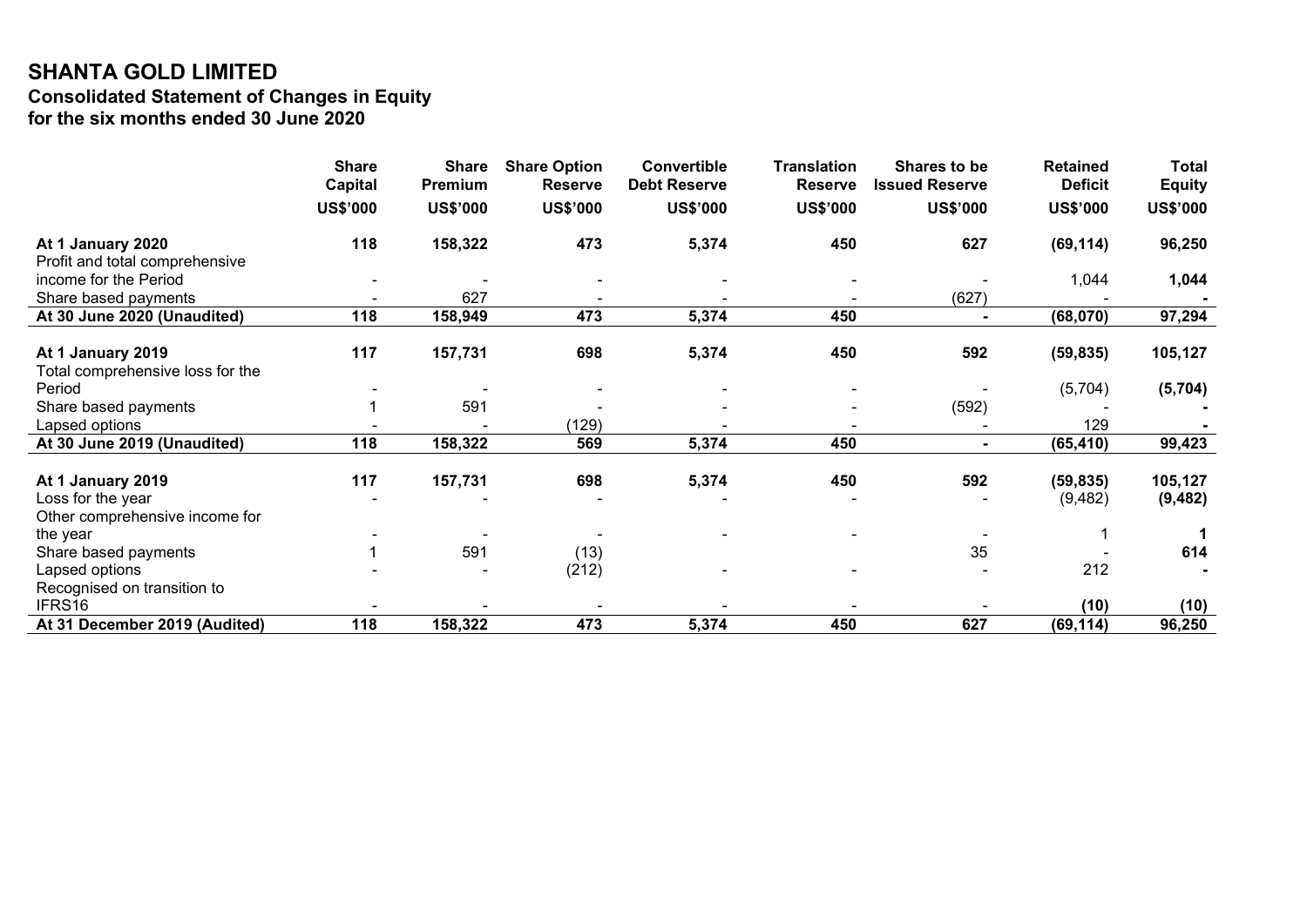# SHANTA GOLD LIMITED

# Consolidated Statement of Cash flows

for the six months ended 30 June 2020

|                                             |             | 6 months         | 6 months         | Year            |
|---------------------------------------------|-------------|------------------|------------------|-----------------|
|                                             |             | ended            | ended            | ended           |
|                                             |             | 30-Jun-20        | 30-Jun-19        | 31-Dec-19       |
|                                             |             | <b>US\$'000</b>  | <b>US\$'000</b>  | <b>US\$'000</b> |
|                                             | <b>Note</b> | <b>Unaudited</b> | <b>Unaudited</b> | <b>Audited</b>  |
| Net cash flows from operating activities    | 6           | 26,785           | 17,597           | 37,598          |
| <b>Investing activities</b>                 |             |                  |                  |                 |
| Purchase of intangible assets               |             |                  | (47)             | (108)           |
| Mine development and purchase of            |             |                  |                  |                 |
| equipment                                   |             | (7, 432)         | (10, 906)        | (20, 730)       |
| Net cash flows used in investing activities |             | (7, 432)         | (10, 953)        | (20, 838)       |
| <b>Financing activities</b>                 |             |                  |                  |                 |
| Loans repaid                                |             | (8, 216)         | (5,884)          | (13,985)        |
| Partial buyback of convertible loan notes   |             |                  | (5, 218)         | (5,219)         |
| Equipment loan repaid                       |             |                  | (1,046)          | (1,046)         |
| Principal paid on lease liabilities         |             | (576)            | (776)            | (1, 587)        |
| Interest paid                               |             | (1, 122)         | (2,037)          | (3, 443)        |
| Loans received, net of issue costs          |             |                  | 2,499            | 3,068           |
| Net cash flows used in financing activities |             | (9, 914)         | (12, 462)        | (22, 212)       |
| Net increase / (decrease) in cash and cash  |             |                  |                  |                 |
| equivalents                                 |             | 9,439            | (5,818)          | (5, 452)        |
| Cash and cash equivalents at beginning of   |             |                  |                  |                 |
| Period/year                                 |             | 3,506            | 8,958            | 8,958           |
| Cash and cash equivalents at end of         |             |                  |                  |                 |
| Period/year                                 |             | 12,945           | 3,140            | 3,506           |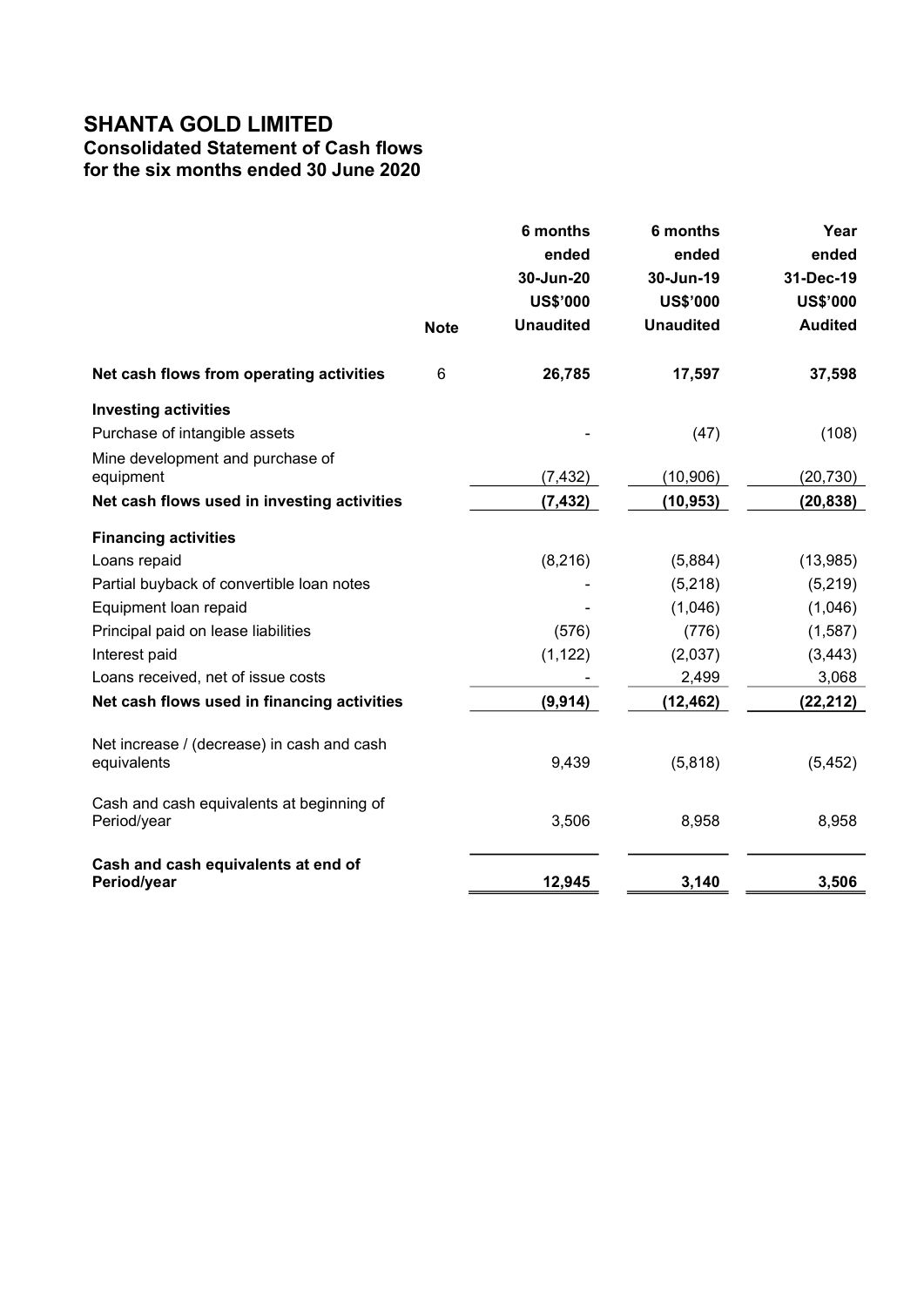# SHANTA GOLD LIMITED Notes to the Consolidated Financial Information for the six months ended 30 June 2020

### 1. General information

Shanta Gold Limited (the "Company") is a limited company incorporated in Guernsey. The Company is listed on the London Stock Exchange's AIM market. The address of its registered office is 11 New Street, St Peter Port, Guernsey, GY1 2PF. The interim consolidated financial information was approved by the Board and authorised for issue on 24 August 2020.

### 2. Basis of preparation

The consolidated interim financial information has been prepared using policies based on International Financial Reporting Standards (IFRS and IFRIC interpretations) issued by the International Accounting Standards Board ("IASB") as adopted for use in the EU. The consolidated interim financial information has been prepared using the accounting policies which will be applied in the Group's financial statements for the year ending 31 December 2020.

Notwithstanding the Group's current strong financial performance and position, the Board are cognisant of the potential impacts of COVID-19 on the Group. To date, there has been little impact of COVID-19 on the Group's operations and, whilst the potential future impacts are unknown, the Board has considered the operational disruption that could be caused by factors such as illness amongst our workforce and potential disruptions to supply chain. Having considered forecasts and sensitivity scenarios, factoring in these potential impacts and reasonable mitigating actions, the Board considers it is appropriate to adopt the going concern basis of accounting in preparing the consolidated interim financial information.

The consolidated interim financial information for the six months ended 30 June 2020 has been reviewed by the Company's Auditor, BDO LLP in accordance with International Standard of Review Engagements 2410, Review of Interim Financial Information Performed by the Independent Auditor of the Entity and were approved for issue on 24 August 2020. The consolidated interim financial information for the Period 1 January 2020 to 30 June 2020 are unaudited and incorporate unaudited comparative figures for the interim Period 1 January 2019 to 30 June 2019 and the audited comparative figures for the year to 31 December 2019. It does not include all disclosures that would otherwise be required in a complete set of financial statements and should be read in conjunction with the 2019 Annual Report.

The half year financial information for the six months ended 30 June 2020 set out in this document does not comprise the Group's statutory accounts as defined in the Companies (Guernsey) Law, 2008 and accordingly this half year financial information is not considered to be the company's statutory accounts. The statutory accounts for the year ended 31 December 2019, which were prepared under EU endorsed IFRS, were reported on by the auditors; their report was unqualified and did not include reference to any matters to which the auditor drew attention by way of emphasis.

The same accounting policies, presentation and methods of computation are followed in the interim consolidated financial information as were applied in the Group's latest annual audited financial statements except for those that relate to new standards and interpretations effective for the first time for periods beginning on (or after) 1 January 2020, and will be adopted in the 2020 annual financial statements.

The following new standards and interpretations became effective on 1 January 2020 and have been adopted by the Group. None of these amendments are considered to have had a material effect in the Period.

 IAS 1 Presentation of Financial Statements and IAS 8 Accounting Policies, Changes in Accounting Estimates and Errors (Amendment – Definition of Material)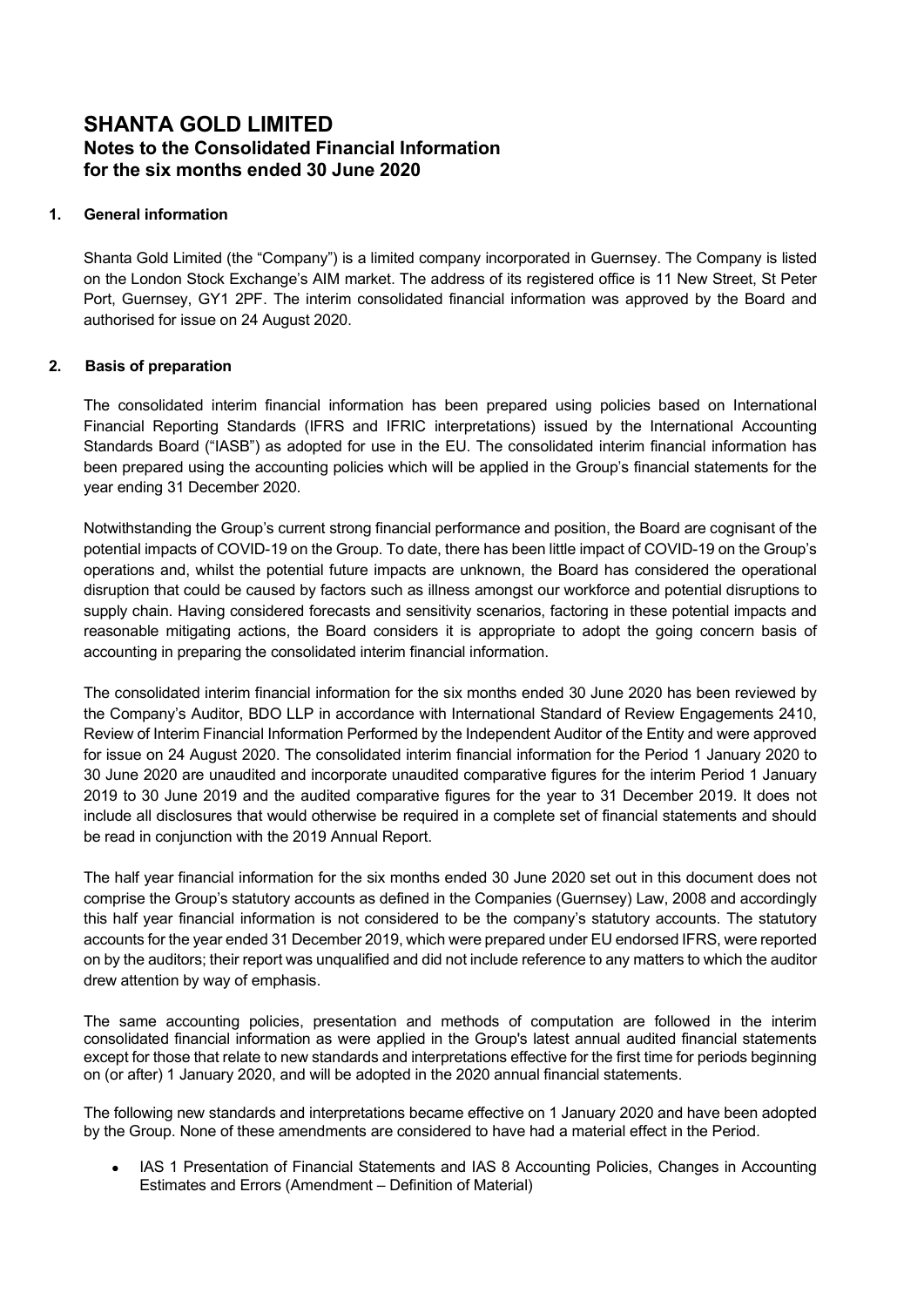# SHANTA GOLD LIMITED Notes to the Consolidated Financial Information for the six months ended 30 June 2020 (continued)

- IFRS 3 Business Combinations (Amendment Definition of Business)
- IFRS 9, IAS 37 and IFRS 7: Interest rate benchmark reform
- Revised Conceptual Framework for Financial Reporting

### 3. Taxation

Effective 1 January 2008, the Company is taxed at the standard rate of income tax for Guernsey companies which is 0%. Taxation for other jurisdictions is calculated at the rates prevailing in the respective jurisdictions.

Tax charge for the Period relates to:

|                                                           | 30-Jun-20<br><b>US\$'000</b><br><b>Unaudited</b> | 30-Jun-19<br><b>US\$'000</b><br><b>Unaudited</b> | 31-Dec-19<br><b>US\$'000</b><br><b>Audited</b> |
|-----------------------------------------------------------|--------------------------------------------------|--------------------------------------------------|------------------------------------------------|
| Current tax charge (Corporate and<br>turnover tax charge) | 8.269                                            | 2.012                                            | 6,253                                          |
| Adjustments in respect of prior periods                   | 4,060                                            | (250)                                            | (250)                                          |
| Deferred tax charge                                       | 1,952                                            | (185)                                            | 2,288                                          |
| Net charge                                                | 14,281                                           | 1.577                                            | 8,291                                          |

The tax charge for the Period can be reconciled to the profit / (loss) before taxation per the statement of comprehensive income as follows:

|                                                                             | 30-Jun-20<br><b>US\$'000</b><br><b>Unaudited</b> | 30-Jun-19<br><b>US\$'000</b><br><b>Unaudited</b> | 31-Dec-19<br><b>US\$'000</b><br><b>Audited</b> |
|-----------------------------------------------------------------------------|--------------------------------------------------|--------------------------------------------------|------------------------------------------------|
| Profit / (Loss) before taxation                                             | 15,325                                           | (4, 127)                                         | (1, 191)                                       |
| Tax at the standard tax rate                                                |                                                  |                                                  |                                                |
| Tanzanian Corporation tax at 30%<br>Different tax rates applied in overseas | 4,598                                            | (1,238)                                          | (357)                                          |
| jurisdictions                                                               | 637                                              | 364                                              | 863                                            |
| Permanent adjustments<br>Unrecognised taxable losses in                     | 4,866                                            | 2,321                                            | 7,273                                          |
| subsidiaries                                                                | 120                                              | 380                                              | 762                                            |
| Adjustments in respect of prior periods                                     | 4,060                                            | (250)                                            | (250)                                          |
| Tax charge                                                                  | 14,281                                           | 1.577                                            | 8.291                                          |

In calculating the tax charge arising in the Period, losses on non-hedge derivatives are ringfenced and only available for offset against any future gains on speculative transactions of a similar nature. The effect of this is that when the Group sells gold to close out forward sales commitments, it is taxed on income based on the spot price at the date of the transaction and not at the price stipulated in the forward sale contracts. No deferred tax asset has been recognised in respect of accumulated losses on non-hedge derivatives; accordingly, these have been classified as permanent adjustments. The deferred tax charge for the Period relates primarily to temporary differences arising between the carrying value of assets and tax written down value of assets. A US\$4.1 m tax charge has been recognised in respect of historical tax assessments conducted in the Period.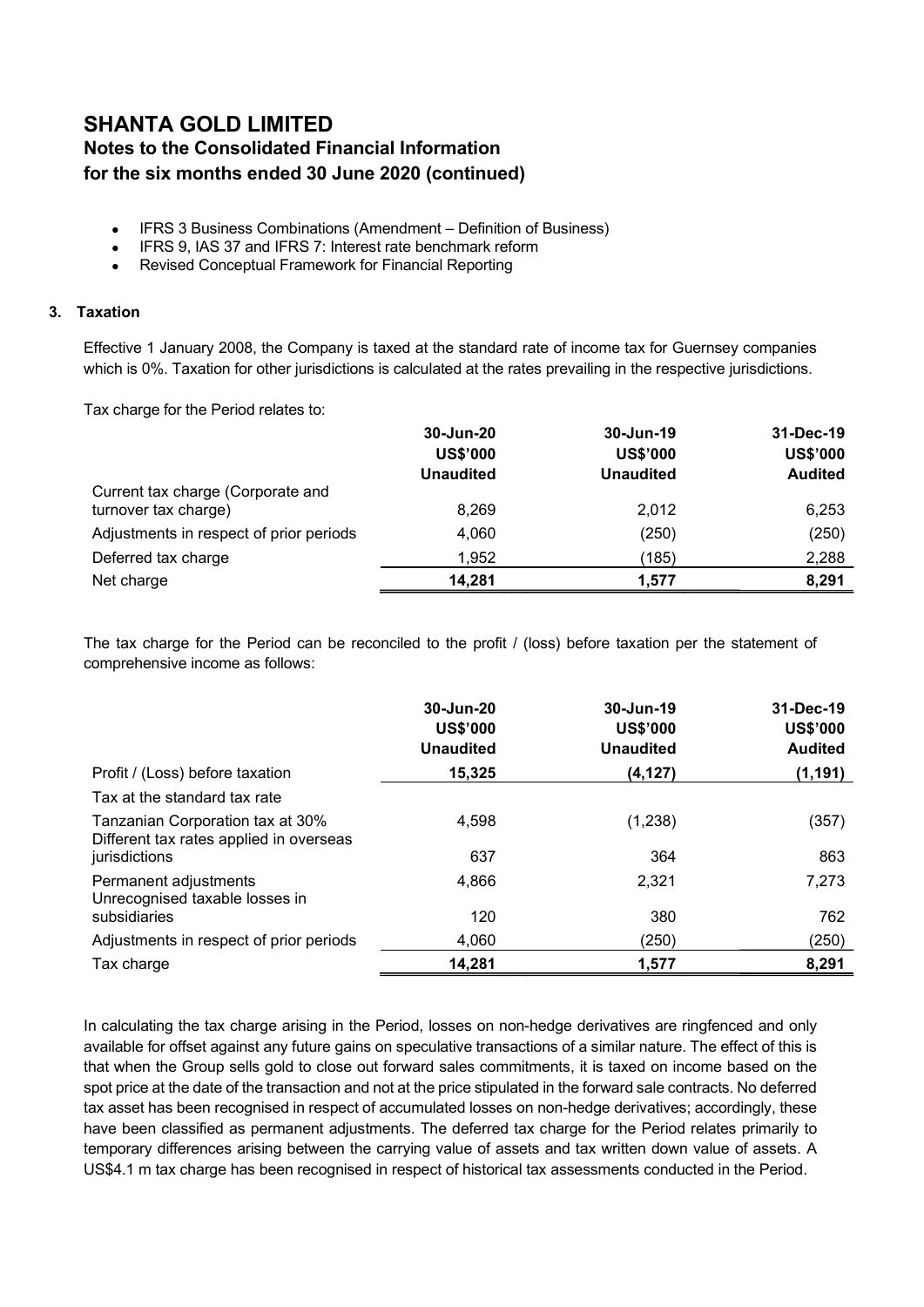# SHANTA GOLD LIMITED Notes to the Consolidated Financial Information for the six months ended 30 June 2020 (continued)

### 4. Earnings per share

Basic earnings / (loss) per share is calculated by dividing the profit / (loss) attributable to the ordinary shareholders by the weighted average number of ordinary shares outstanding during the Period/year.

There were no share incentives outstanding at the end of the Period that could potentially dilute basic earnings per share in the future.

At 30 June 2019 there were share incentives outstanding that could potentially dilute basic earnings per share in the future. The potential ordinary shares were anti-dilutive as the Group was in a loss-making position and therefore the conversion of potential ordinary shares would serve to decrease the loss per share from continuing operations. Where potential ordinary shares are anti-dilutive a diluted earnings per share is not calculated and is deemed to be equal to the basic earnings per share. At 31 December 2019 there were no share incentives outstanding that could potentially dilute basic earnings per share in the future.

|                                      | <b>Unaudited</b> |                                 |                     |                 | <b>Unaudited</b>                |                     |                 | <b>Audited</b>                  |                     |  |
|--------------------------------------|------------------|---------------------------------|---------------------|-----------------|---------------------------------|---------------------|-----------------|---------------------------------|---------------------|--|
|                                      |                  | 30-Jun-20                       |                     |                 | 30-Jun-19                       | 31-Dec-19           |                 |                                 |                     |  |
|                                      | <b>Profit</b>    | Weighted<br>avg no of<br>shares | Per share<br>amount | <b>Loss</b>     | Weighted<br>avg no of<br>shares | Per share<br>amount | Loss            | Weighted<br>avg no of<br>shares | Per share<br>amount |  |
|                                      | <b>US\$'000</b>  | (000)                           | (Cents)             | <b>US\$'000</b> | (000)                           | (Cents)             | <b>US\$'000</b> | (000)                           | (Cents)             |  |
| <b>Basic</b><br>earnings<br>(loss)   | 1.044            | 791.410                         | 0.132               | (5,704)         | 784,282                         | (0.727)             | (9, 482)        | 785,972                         | (1.206)             |  |
| <b>Diluted</b><br>earnings<br>(loss) | 1.044            | 791.410                         | 0.132               | (5,704)         | 784,282                         | (0.727)             | (9, 482)        | 785,972                         | (1.206)             |  |

### 5. Loans and borrowings

|                                                                        | 30-Jun-20        | 30-Jun-19        | 31-Dec-19       |
|------------------------------------------------------------------------|------------------|------------------|-----------------|
|                                                                        | <b>US\$'000</b>  | <b>US\$'000</b>  | <b>US\$'000</b> |
|                                                                        | <b>Unaudited</b> | <b>Unaudited</b> | <b>Audited</b>  |
| Amounts payable within one year<br>Loans payable to Investec Bank less |                  |                  |                 |
| than 1 year $(a)$                                                      |                  | 10.686           | 5,343           |
| Silver stream (b)<br>Loans payable to Exim Bank less than 1            | 1,550            | 1.498            | 1,765           |
| year (c)                                                               | 5,395            | 5,690            | 5,959           |
| Equipment loan (d)                                                     | 55               | 636              | 299             |
| Lease Liabilities                                                      | 654              | 511              | 660             |
|                                                                        | 7.654            | 19.021           | 14,026          |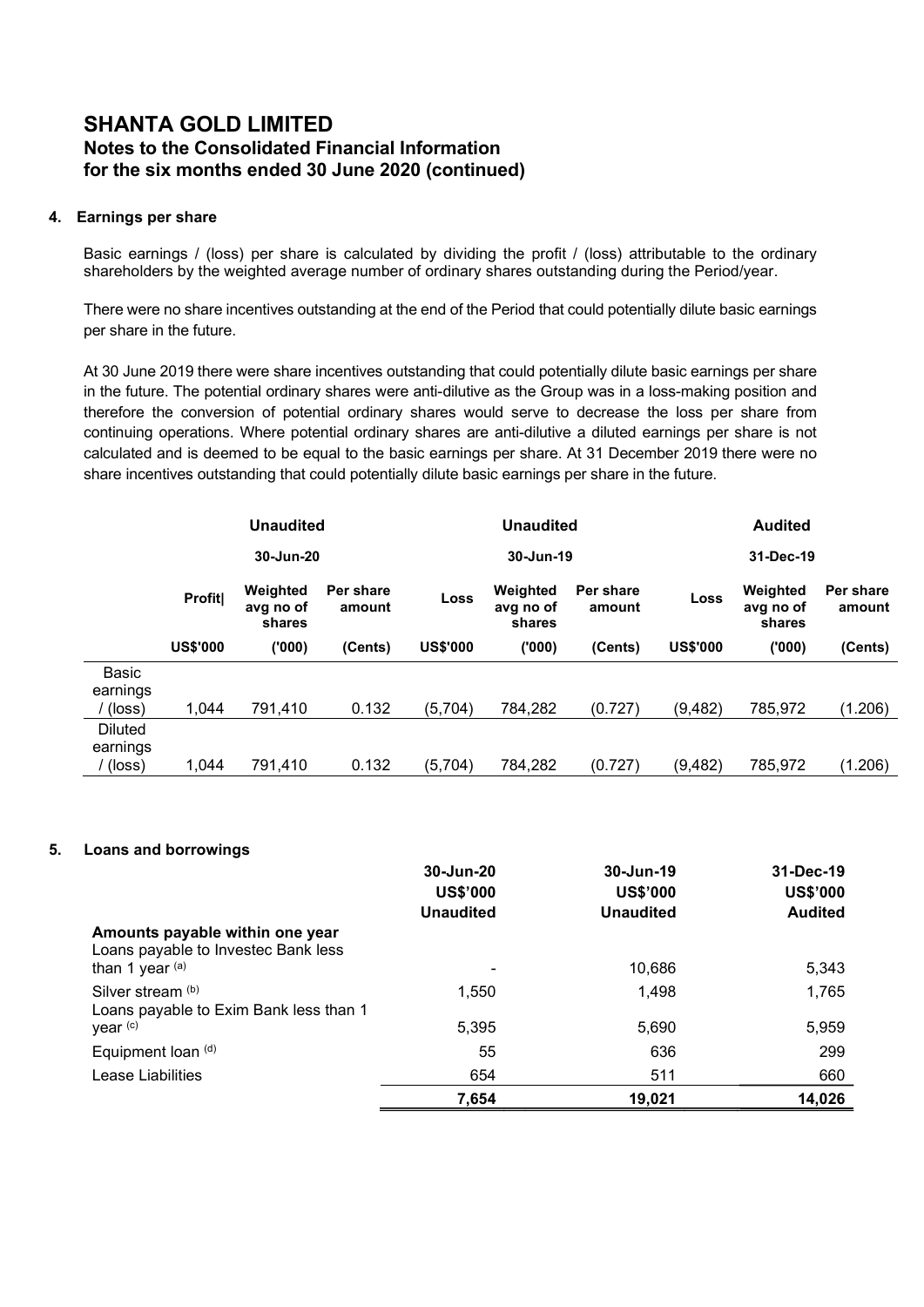# SHANTA GOLD LIMITED Notes to the Consolidated Financial Information for the six months ended 30 June 2020 (continued)

| Amounts payable after one year       |                          |       |       |
|--------------------------------------|--------------------------|-------|-------|
| Silver stream (b)                    | 2,136                    | 1,836 | 2,471 |
| Loans payable to Exim Bank more than |                          |       |       |
| 1 year $(c)$                         | ۰                        | 4,547 | 2,210 |
| Equipment loan (d)                   | $\overline{\phantom{0}}$ | 54    |       |
| Lease liabilities                    | 226                      | 598   | 538   |
|                                      | 2,362                    | 7,035 | 5,219 |

#### (a) Investec Loan

Loan from Investec Bank in South Africa relates to two facilities totalling US\$40 million obtained in May 2015. The facilities bore an annual interest rate of 3-month US\$ LIBOR +4.9% and were secured on the bank account which is credited with gold sales, shares in SMCL and a charge over the assets of SMCL. Both facilities were fully repaid in the Period.

#### (b) Silver Stream

The Company entered into a silver streaming agreement ("SSA") with Silverback Limited ("Silverback"), a privately held Guernsey-based investment company, under which Silverback paid the Company an advanced payment of US\$5.25 million on closing. Silverback will also pay the Company an ongoing payment of 10 per cent. of the value of silver sold at the prevailing silver price at the time of deliveries which will be made annually. The SSA relates solely to silver byproduct production from New Luika with minimum silver delivery obligations totalling 608,970oz Ag over a 6.75-year period. There is a requirement to settle any shortfall in silver delivery from the minimum obligation in cash. The term of the SSA is 10 years during which time the Company will sell silver to Silverback and receive ongoing payments of 10% of the silver sold at the prevailing silver price. However, the Company has no minimum ounce obligations after 2022. The liability is calculated using the forward silver price and interest at the effective rate is imputed interest.

#### (c) Loans Payable to Exim Bank

The Company entered into a US\$10.0 million financing from Exim Bank (Tanzania) Limited ("EXIM") following the commissioning in March 2017 of its 7.5 Mega Watts ("MW") Power Station at New Luika. This facility comprised US\$7.5 million long term funding and US\$2.5 million short-term funding for working capital, with the four-year term loan bearing variable interest at 7.25% per annum (2.75% below the Exim Base Lending Rate). The term loan is secured against the New Luika Power Station and was fully drawn during 2018.

In 2019 SMCL refinanced its existing term loan with Exim. The new term loan facility comprises US\$7.5 million long term funding and US\$2.5 million short-term funding for working capital, and extends until the end of 2021. The term loan continues to bear variable interest at 7.25% per annum (2.75% below the Exim Base Lending Rate). The term loan is secured against the New Luika Power Station and included a grace period on principal repayments until September 2019. The US\$2.5 million short-term funding for working capital is held as restricted cash in accordance with the conditions of the agreement. SMCL has not drawn down further amounts on the new facility, aside from the principal balance that was otherwise outstanding at the time of refinancing.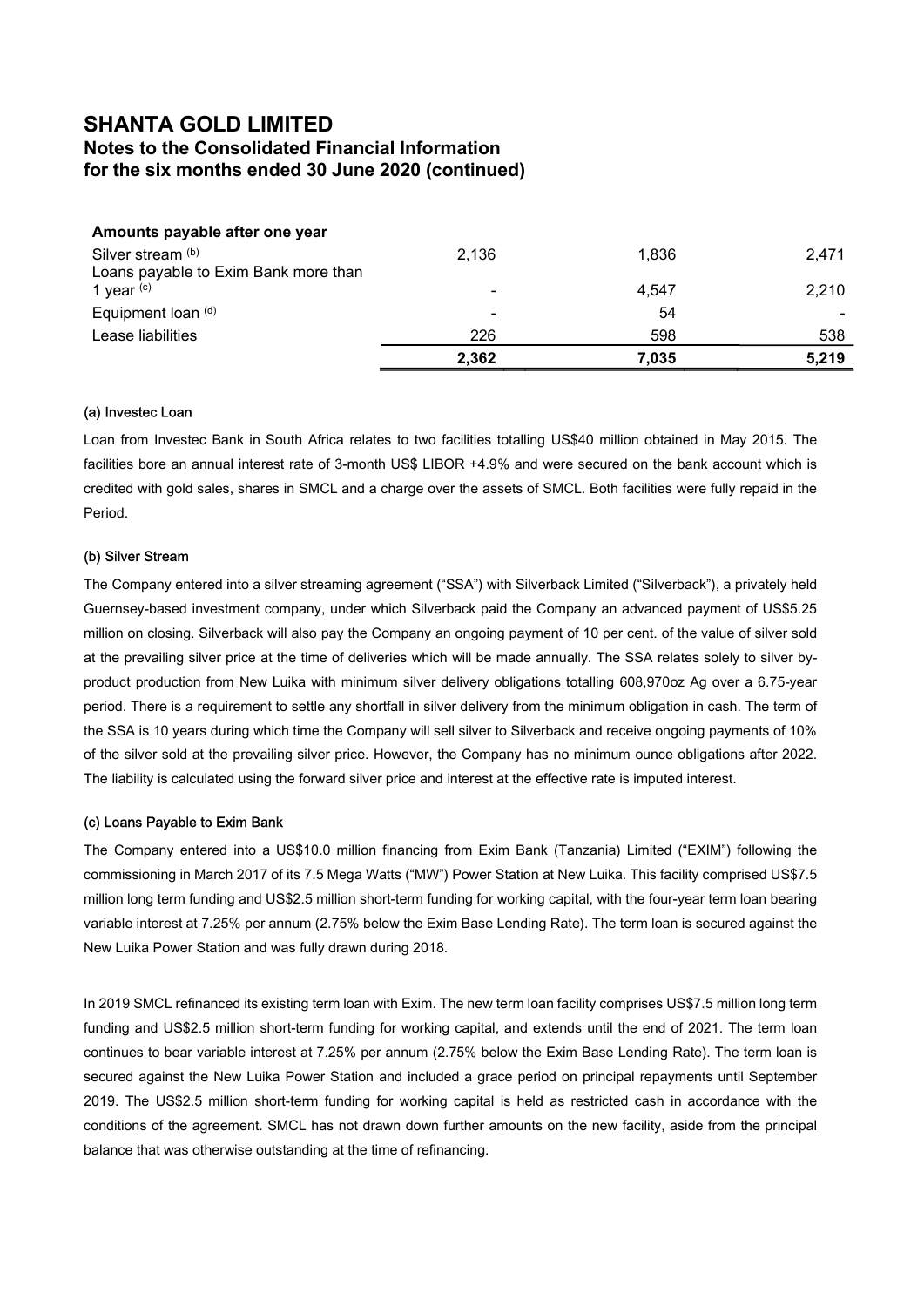# SHANTA GOLD LIMITED Notes to the Consolidated Financial Information for the six months ended 30 June 2020 (continued)

### (d) Equipment Loan

This loan is in respect of a €2.1 million underground equipment financing entered into during 2017 with Sandvik Mining and Construction OY and is payable in 24 instalments commencing on 28 June 2017 and bears interest at a fixed rate of 6.5% over three years. The equipment purchases were part of the Company's capital programme outlined in the RMP and followed a previous similar arrangement entered into during 2016.

### 6. Net Cash flows from Operating activities

|                                                                      | $30 - Jun$       | $30 - Jun$       | 31-Dec          |
|----------------------------------------------------------------------|------------------|------------------|-----------------|
|                                                                      | 2020             | 2019             | 2019            |
|                                                                      | <b>US\$'000</b>  | <b>US\$'000</b>  | <b>US\$'000</b> |
|                                                                      | <b>Unaudited</b> | <b>Unaudited</b> | <b>Audited</b>  |
| Profit / (Loss) before tax                                           | 15,325           | (4, 127)         | (1, 191)        |
| Adjustments for:                                                     |                  |                  |                 |
| Depreciation / depletion of assets                                   | 11,048           | 16,886           | 27,384          |
| Amortisation of right of use assets                                  | 599              |                  | 3,933           |
| Amortisation / write off of intangible assets                        | 11               | 4                | 7               |
| Share based payment costs<br>Loss on non-hedge derivatives and other |                  |                  | 614             |
| commodity contracts                                                  | 2,816            | 5,497            | 9,833           |
| Unrealised exchange losses / (gains)                                 | 122              | 91               | (200)           |
| Non-cash settlement of Silver Stream                                 |                  |                  |                 |
| obligation                                                           | (905)            | (819)            | (1,745)         |
| Finance income                                                       | (1,273)          | (37)             | (53)            |
| Finance expense                                                      | 1,751            | 2,543            | 6,375           |
| Pre-production revenue                                               |                  | 2,945            | 3,563           |
| Operating cash inflow before movement in<br>working capital          | 29,494           | 22,983           | 48,520          |
| Movements in working capital:                                        |                  |                  |                 |
| Decrease / (Increase) in inventories                                 | 3,729            | (379)            | (2,611)         |
| Increase in receivables                                              | (2,514)          | (4, 212)         | (5,671)         |
| (Decrease) / Increase in payables                                    | (2,924)          | 204              | (963)           |
|                                                                      | 27,785           | 18,596           | 39,275          |
| <b>Taxation paid</b>                                                 | (1,000)          | (1,036)          | (1,730)         |
| Interest received                                                    |                  | 37               | 53              |
| Net cash flow from operating activities                              | 26,785           | 17,597           | 37,598          |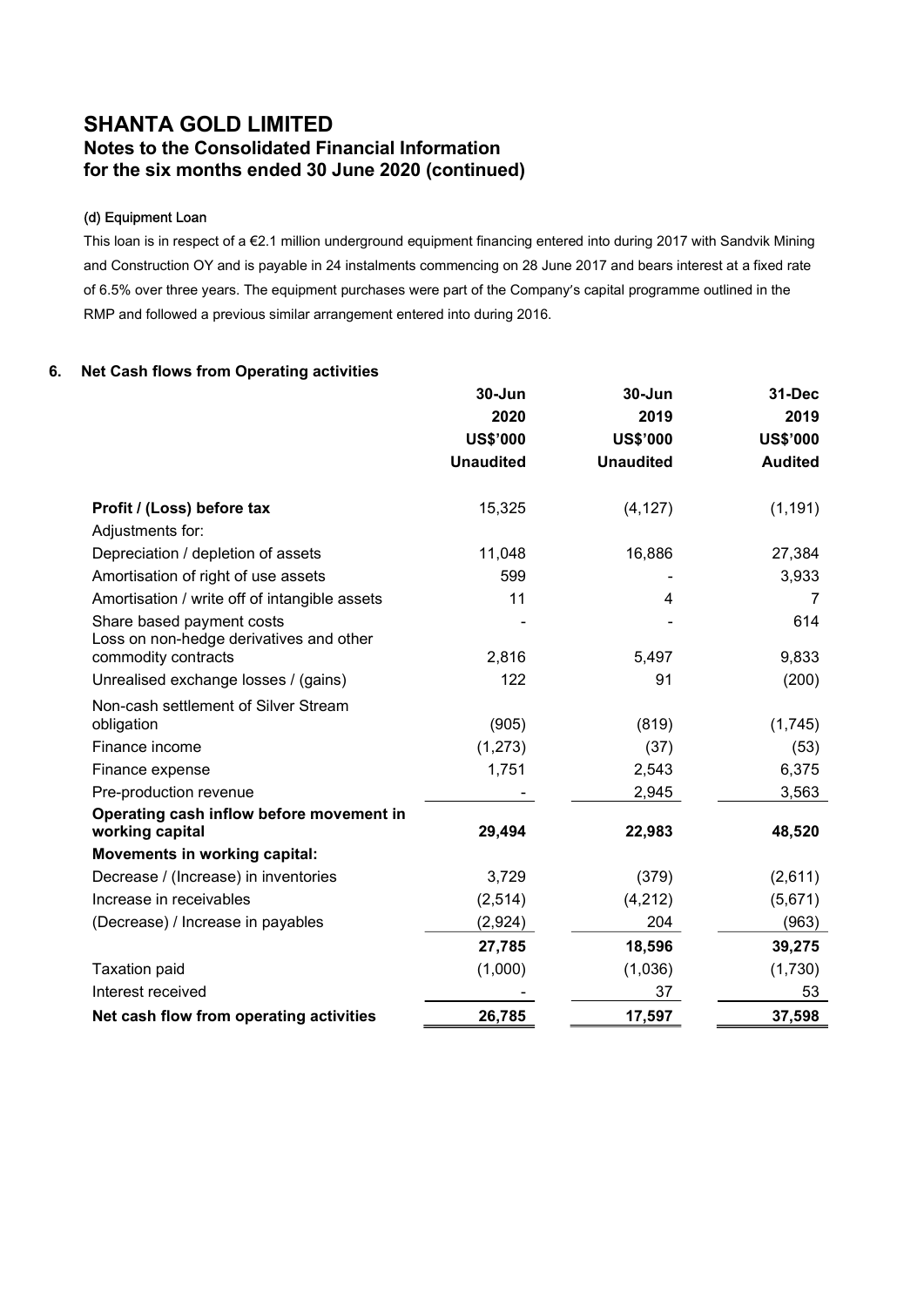# INDEPENDENT REVIEW REPORT TO SHANTA GOLD LIMITED

### Introduction

We have been engaged by the Company to review the condensed set of financial statements in the half-yearly financial report for the six months ended 30 June 2020 which comprises the consolidated statement of comprehensive income, consolidated statement of financial position, consolidated statement of changes in equity, consolidated statement of cash flows and related notes.

We have read the other information contained in the half-yearly financial report and considered whether it contains any apparent misstatements or material inconsistencies with the information in the condensed set of financial statements.

### Directors' responsibilities

The interim report, including the financial information contained therein, is the responsibility of and has been approved by the directors. The directors are responsible for preparing the interim report in accordance with the rules of the London Stock Exchange for companies trading securities on AIM which require that the half-yearly report be presented and prepared in a form consistent with that which will be adopted in the Company's annual accounts having regard to the accounting standards applicable to such annual accounts.

### Our responsibility

Our responsibility is to express to the Company a conclusion on the condensed set of financial statements in the half-yearly financial report based on our review.

### Scope of review

We conducted our review in accordance with International Standard on Review Engagements (UK and Ireland) 2410, ''Review of Interim Financial Information Performed by the Independent Auditor of the Entity'', issued by the Financial Reporting Council for use in the United Kingdom. A review of interim financial information consists of making enquiries, primarily of persons responsible for financial and accounting matters, and applying analytical and other review procedures. A review is substantially less in scope than an audit conducted in accordance with International Standards on Auditing (UK) and consequently does not enable us to obtain assurance that we would become aware of all significant matters that might be identified in an audit. Accordingly, we do not express an audit opinion.

### Conclusion

Based on our review, nothing has come to our attention that causes us to believe that the condensed set of financial statements in the half-yearly financial report for the six months ended 30 June 2020 is not prepared, in all material respects, in accordance with the rules of the London Stock Exchange for companies trading securities on AIM.